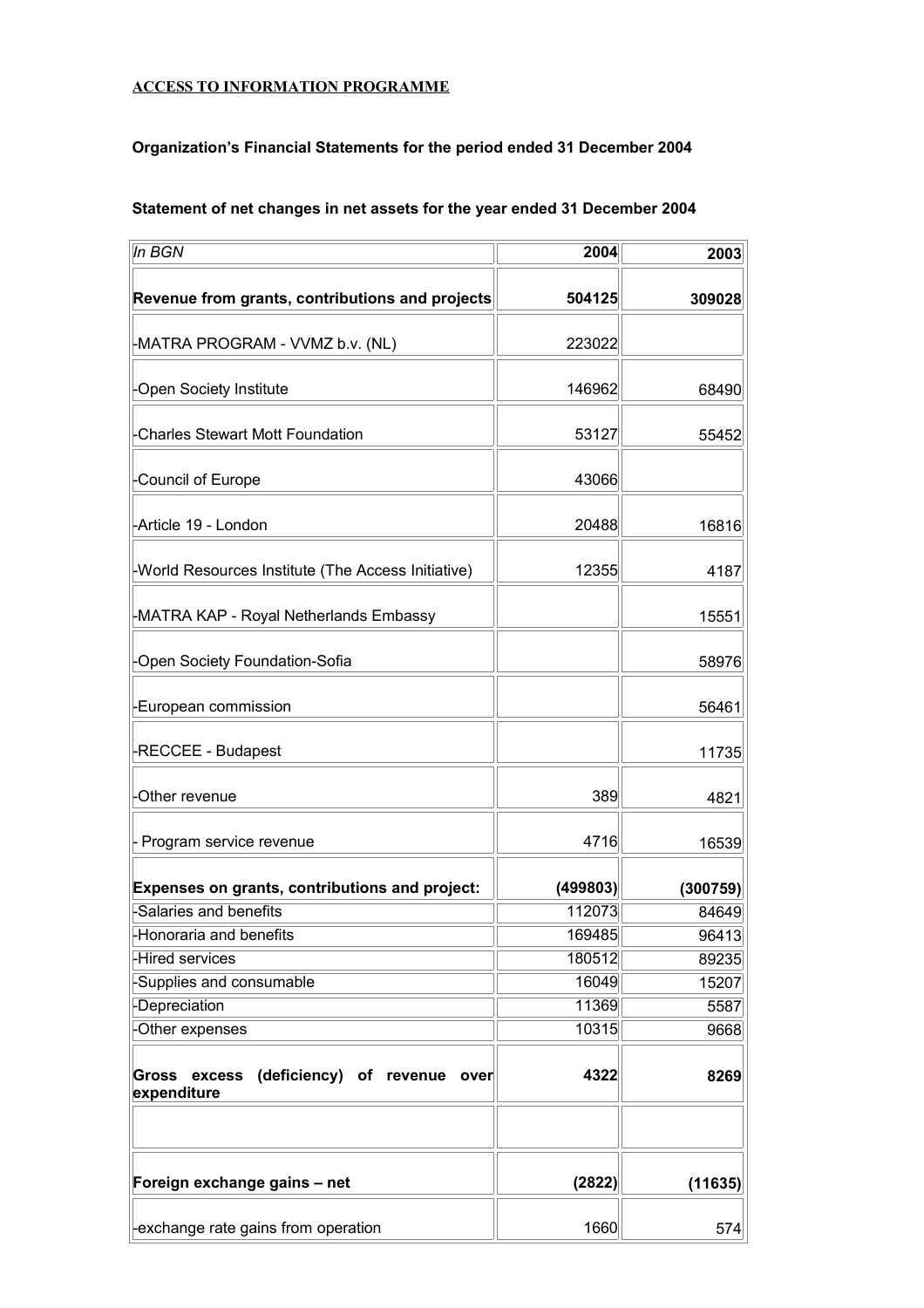| -exchange rate losses from operation                                      | (4482) | (12209) |
|---------------------------------------------------------------------------|--------|---------|
| <b>Interest income</b>                                                    | 2181   | 1870    |
| <b>Other financial expenses</b>                                           | (1889) | (990)   |
|                                                                           |        |         |
| <b>Net</b><br>(deficiency) of<br>excess<br>revenue<br>over<br>expenditure | 1792   | (2486)  |
| -Income tax expense on Program service revenue                            | (215)  |         |
| Excess (deficiency) of revenue over expenditure<br>for the year           | 1577   | (2486)  |
| Accumulated excess of revenue over expenditure<br>brought forward         | 18127  | 83980   |
| Expenses for non-current assets, bought till 2002 *                       |        | (63367) |
| Unrestricted fund balance at 31 December 2004                             | 19704  | 18127   |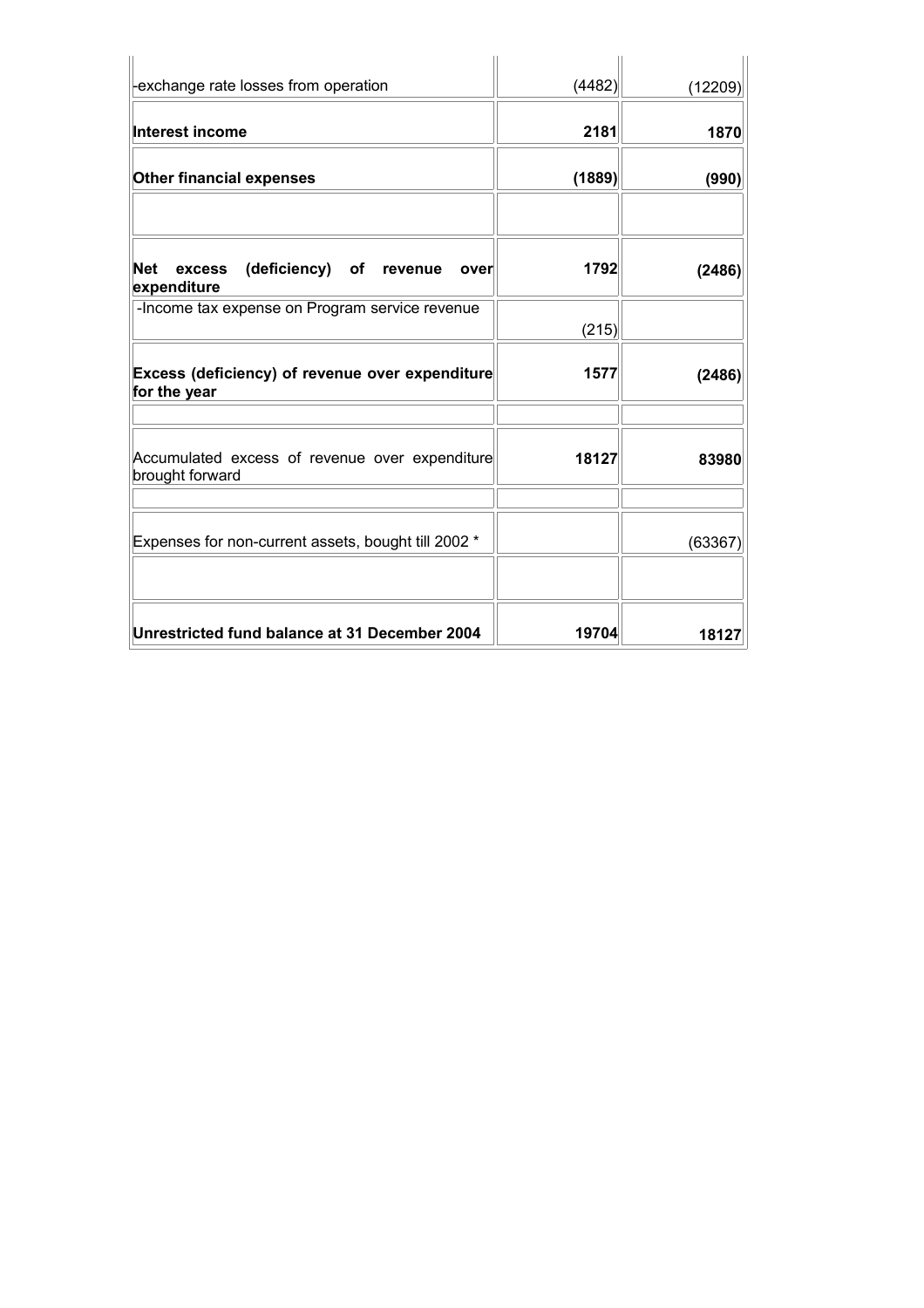# ACCESS TO INFORMATION PROGRAMME

## **Balance sheet as at 31 December 2004**

| In BGN                           | 2004           | 2003           |
|----------------------------------|----------------|----------------|
| <b>Current Assets</b>            | 135017         | 143380         |
|                                  |                |                |
| <b>Materials</b>                 | 2089           | 2263           |
| <b>Receivables</b>               | 2139           | 22962          |
| <b>Cash and cash equivalents</b> | 125378         | 115613         |
| -At bank                         | 121825         | 109999         |
| -In local currency               | 95453          | 80841          |
| -In foreign currency             | 26372          | 29158          |
| -In hand                         | 3553           | 5614           |
| -In local currency               | 2354           | 2696           |
| -In foreign currency             | 1199           | 2918           |
| <b>Deferred expenses</b>         | 5411           | 2542           |
|                                  |                |                |
| <b>Non-current assets</b>        | 27566          | 28823          |
| Property, plant and equipment    |                |                |
| -Computers, printers etc.        | 19397          | 18776          |
| -Fixture & fittings              | 3928           | 5894           |
| -Vehicles                        | 2567           | 3666           |
| Intangible fixed assets          | 1674           | 487            |
| <b>Total Assets</b>              | 162583         | 172203         |
|                                  |                |                |
| <b>Liabilities</b>               |                |                |
| <b>Payables</b>                  | 3625           | 1767           |
| Payables to the budget           | 230            | 64             |
| Payables to suppliers            | 3395<br>133148 | 1703<br>140693 |
| <b>Deferred revenue</b>          |                |                |